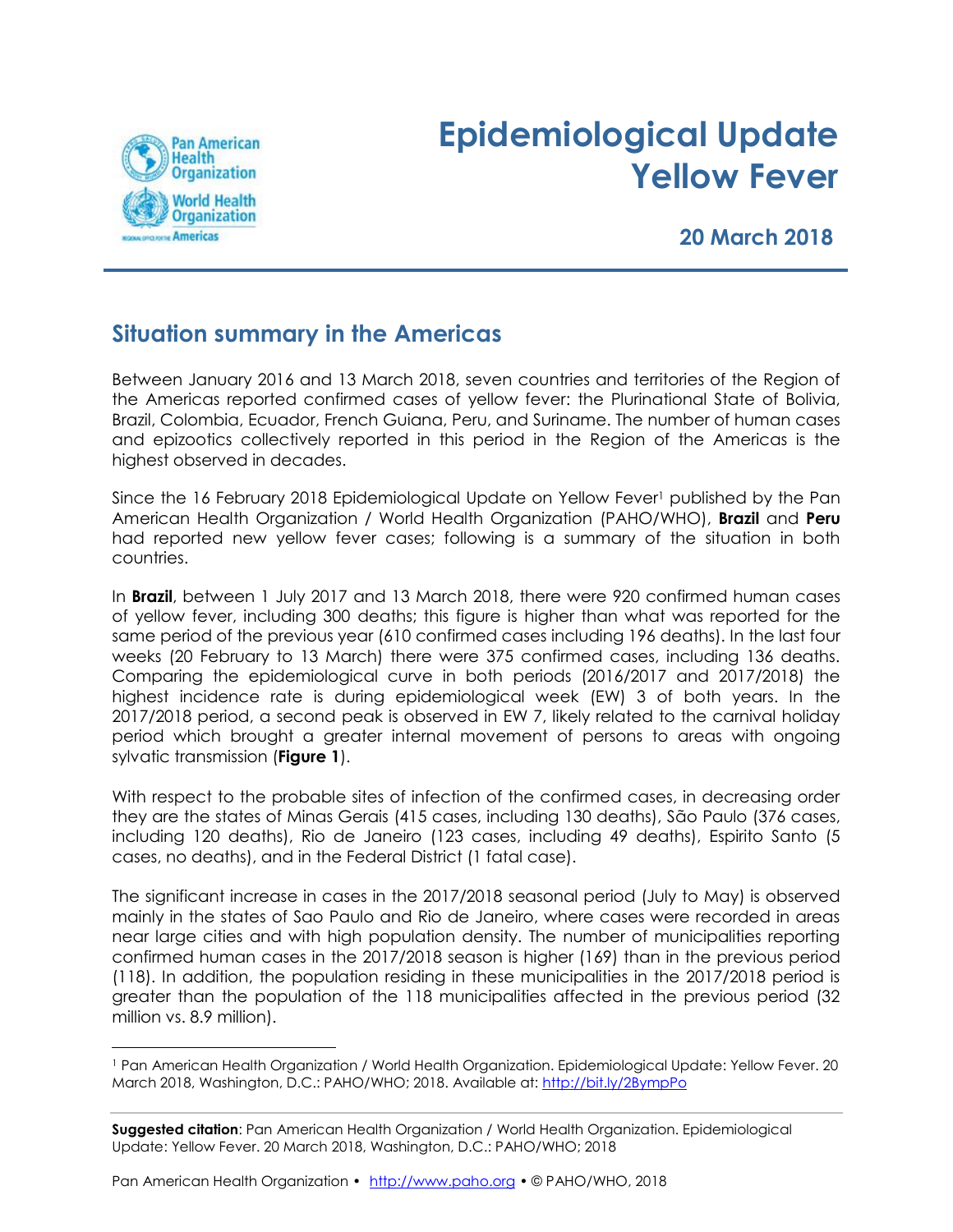In addition, since the last Epidemiological Update on yellow fever<sup>1</sup>, the number of confirmed cases in unvaccinated international travelers has increased to a total of 11. Based on their country of residence, they are from: France (1 case) and the Netherlands (1 case) (both with history of stay in municipalities of Brazil considered at risk for yellow fever and with evidence of circulation of the virus there previously), and Argentina (4 cases), Chile (3 cases), Romania (1 case), and Switzerland (1 case). The latter cases reported stays in Ilha Grande in the municipality of Angra do Reis in Rio de Janeiro state (9 cases), Maripaora and Atibaia municipalities in São Paulo state (1 case), and Brumadinho municipality in Minas Gerais state (1 case).

To date, there is no evidence that *Aedes aegypti* is implicated in the transmission. However, the Brazil Ministry of Health reported the detection of yellow fever virus in *Aedes albopictus* mosquitoes captured in rural areas of two municipalities, Ituêta and Alvarenga, of Minas Gerais state in 2017 through an investigation carried out by the Evandro Chagas Institute. The significance of these findings requires further investigation particularly to confirm vector capacity for transmission.<sup>2</sup>

**Figure 1**. Distribution of confirmed human yellow fever cases by epidemiological week (EW). Brazil, 2016 – 2018



**Source:** Data published by the Ministry of Health of Brazil and reproduced by PAHO/WHO

With respect to epizootics in Brazil, between 1 July 2017 and 13 March of 2018, a total of 4,847 epizootics were reported, of which 617 were yellow fever confirmed. Epizootics are occurring in areas very close to large cities such as São Paulo and Rio de Janeiro.

 $\overline{a}$ 

<sup>&</sup>lt;sup>2</sup> Brazil Ministry of Health press release, available at:<http://bit.ly/2o9yNx4>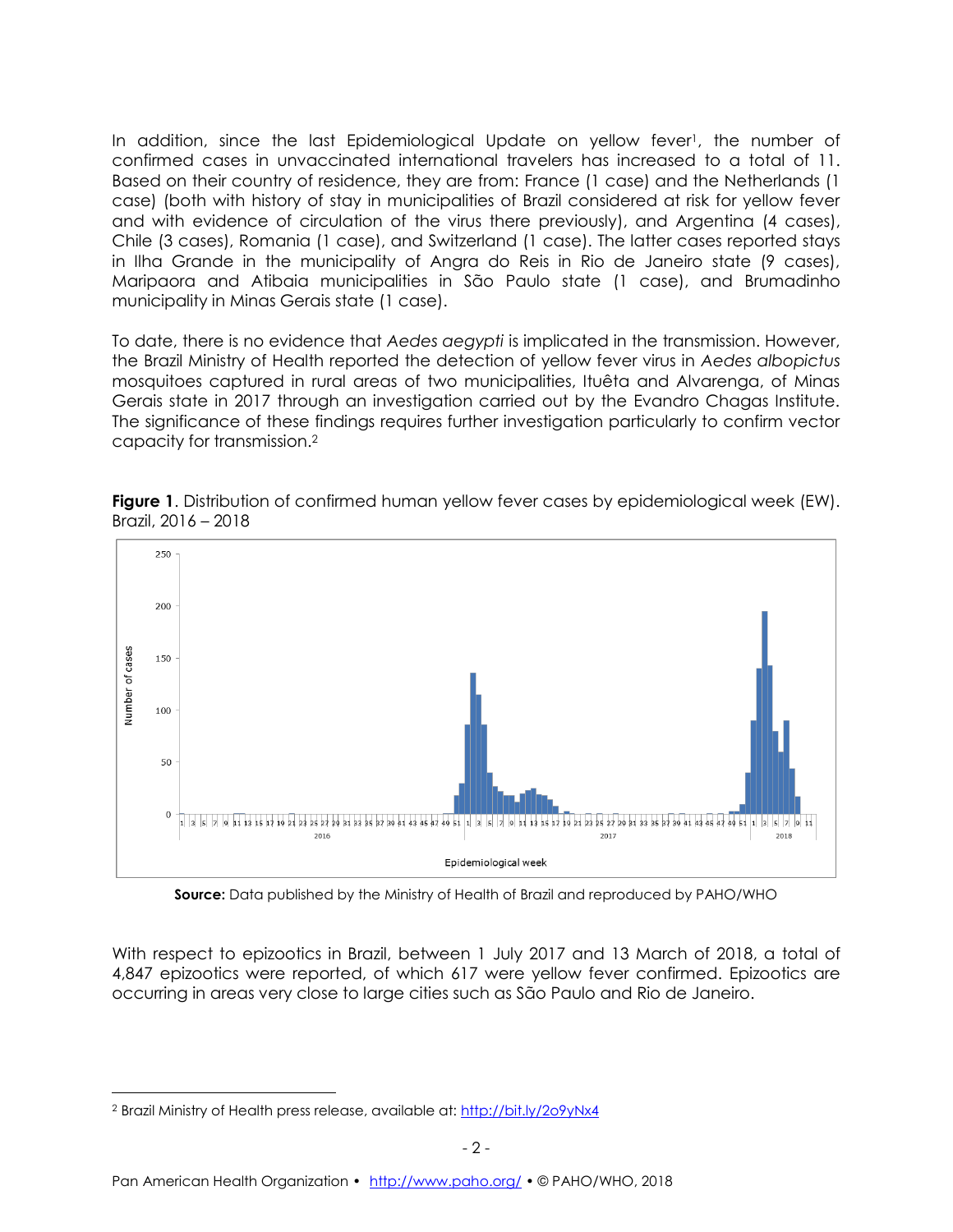The state with the highest number of confirmed epizootics is São Paulo (**Figure 2**). Epizootics were also confirmed in the states of Espiritu Santo, Mato Grosso, Minas Gerais, Rio de Janeiro, and Tocantins.

The map (**Figure 3**) shows the epizootic wave moving towards the southwest of the state of São Paulo. If the epizootic wave repeats the same pattern observed a decade ago—the epizootic wave affected southeastern and southern Brazil and subsequently reached Argentina and Paraguay—this current epizootic wave could reach the neighboring countries again. However, the change of temperature expected during the fall season might hinder the speed of the geographic spread between now and June.

In the second map (**Figure 4**) a comparison of municipalities with confirmed yellow fever epizootics in the 2016/2017 period and those of the 2017/2018 period is shown. In this last period the epizootics occurred in 27 federal entities, including municipalities that previously were not considered at risk for yellow fever. This is evidence of the continuous spread of epizootics which were found progressing 2.6 kilometers per day in some areas of the state of Sao Paulo during the last quarter of 2017.

As part of the response to the outbreak, federal and state authorities are conducting mass vaccination campaigns to immunize susceptible populations in 77 selected municipalities in the state of Rio de Janeiro (15 municipalities), São Paulo (54 municipalities), and Bahia (8 municipalities). As of EW 10 of 2018, preliminary results of the mass yellow fever vaccination campaign carried out, indicate that 8.8 million persons in São Paulo, 6.9 million persons in Rio de Janeiro, and 1.8 million persons in Bahia, representing a vaccination coverage rate of 94.97%, 68.52%, and 54.37% per respective state.<sup>3</sup>



**Figure 2**. Distribution of epizootics reported per EW. São Paulo, Brazil. EW 26 of 2016 to EW 10 of 2018.

**Source:** Data published by the São Paulo State Health Secretary, Brazil, and reproduced by PAHO/WHO

 $\overline{a}$ 

<sup>3</sup> This data includes 11.3 million persons vaccinated in the three states, prior to the massive vaccination campaign that was started on 25 January of 2018 in São Paulo and Rio de Janeiro, and on 19 February of 2018 in Bahia.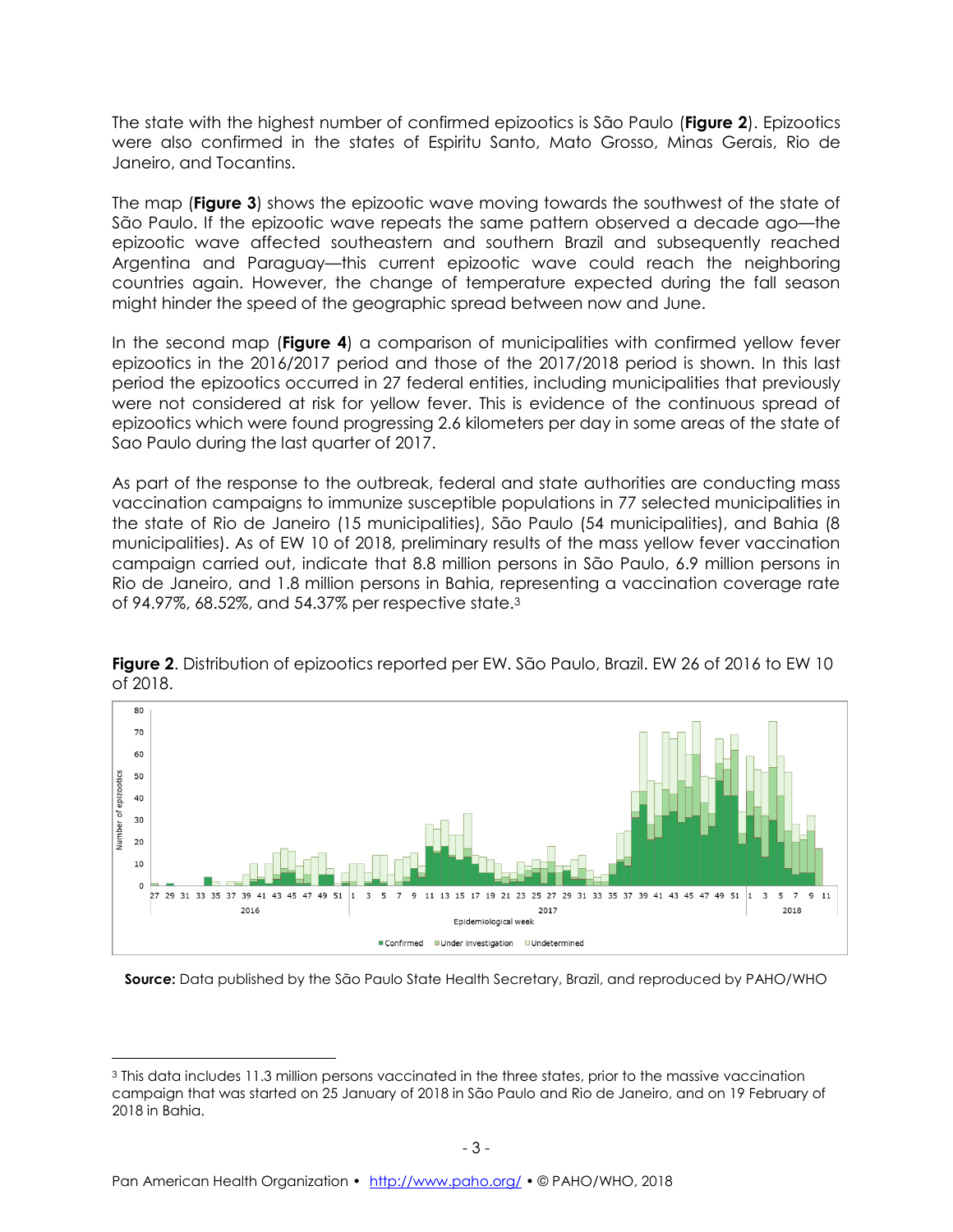**Figure 3**. Confirmed human cases and municipalities with confirmed yellow fever epizootics. Brazil, 17 January 2018, 22 February 2018, and 13 March 2018.



**Figure 4**. Municipalities with confirmed yellow fever epizootics, 2016/2017 and 2017/2018, and risk areas 2013 and 2017. Brazil.

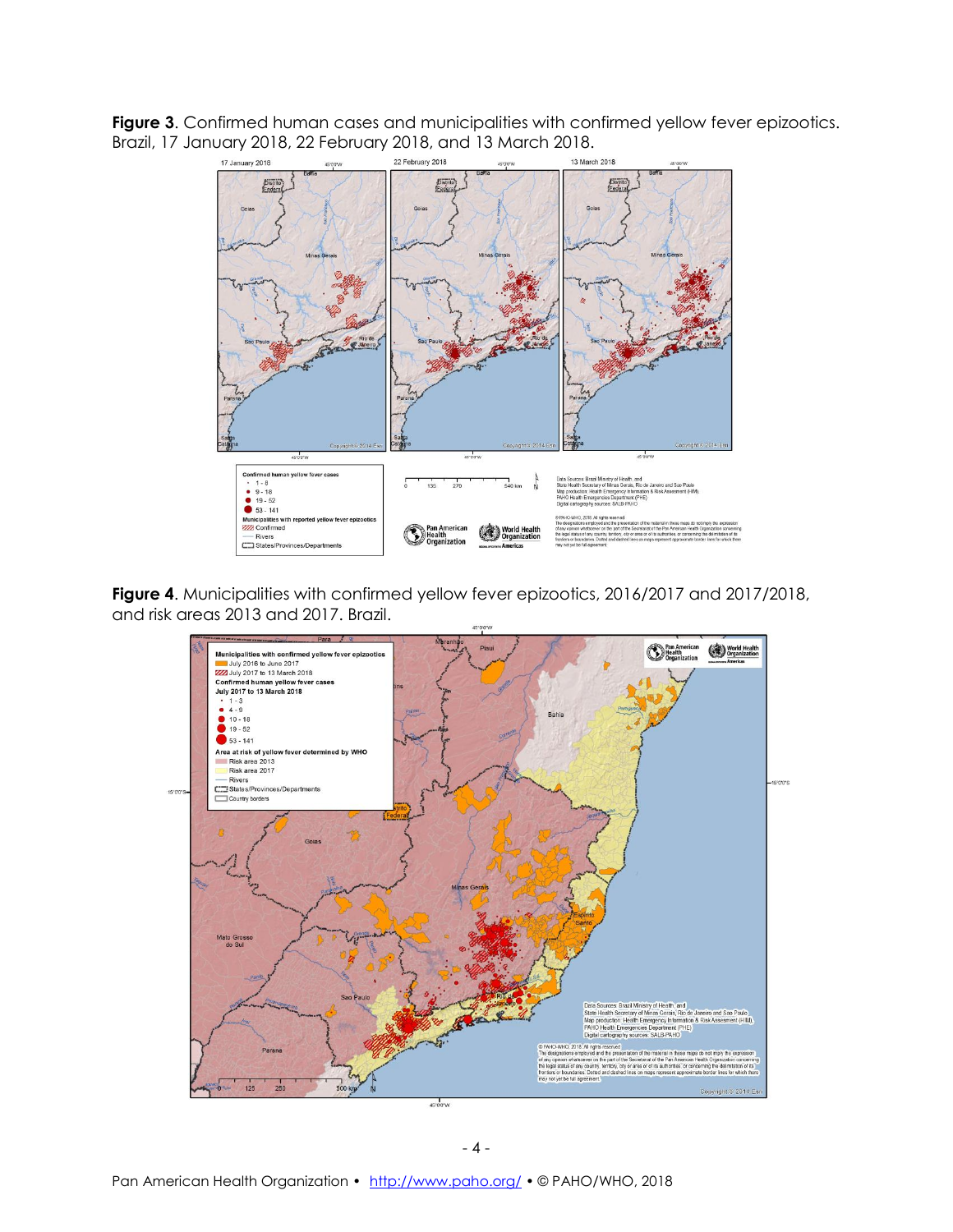In **Peru**, between EW 1 and 9 of 2018, 22 cases of yellow fever were reported, 8 of which were confirmed by laboratory and the remaining 14 are under investigation. This figure is higher than those reported in the same period of 2017, when there were 5 yellow fever cases reported (2 in Amazonas and 3 in Ayacucho).

In 2018, the majority of the cases are residents of the Calleria district, Coronel Portillo Province, Ucayali department, an area considered at-risk for yellow fever.

### **Advice for national authorities**

The occurrence of confirmed cases of yellow fever in unvaccinated travelers highlights the need for Member States to reinforce the dissemination of recommendations for international travelers.

The continuing occurrence of epizootics during the current seasonal period indicates that the risk of transmission to unvaccinated humans continues; accordingly PAHO/WHO encourages Member States to continue efforts to immunize the at-risk populations and take the necessary actions to keep travelers informed and vaccinated, when heading to areas where yellow fever vaccination is recommended.

On 16 January 2018, the WHO published updated advice, titled, "Updates on yellow fever vaccination recommendations for international travelers related to the current situation in Brazil, information for international travelers," available at: <http://www.who.int/ith/updates/20180116/en/>

#### **Vaccination**

 $\overline{a}$ 

The yellow fever vaccine is safe and affordable and provides effective immunity against the disease in the range of 80 to 100% of those vaccinated after 10 days and 99% immunity after 30 days. A single dose provides life-long protection against yellow fever disease. A booster dose of yellow fever vaccine is not needed.

Given the limitations on the availability of vaccines and with the aim of promoting the rational use, PAHO/WHO reiterates its recommendations to national authorities:

- 1. Conduct an assessment of vaccination coverage against yellow fever in areas at risk at the municipal level to guarantee at least 95% coverage<sup>4</sup> among the resident population of these areas.
- 2. Member States that are not currently experiencing outbreaks should not conduct yellow fever immunization campaigns. Priority should be given to the use of vaccines in susceptible populations and to avoid revaccination.
- 3. Ensure vaccination of all travelers to endemic areas at least 10 days before traveling.

<sup>4</sup> Pan American Health Organization. Regional immunization action plan. 54th Directing Council of PAHO, 67th session of the WHO Regional Committee for the Americas; 28 September – 1 October 2015; Washington (DC), United States. Washington (DC): PAHO; 2015. Available at: [http://www2.paho.org/hq/index.php?option=com\\_content&view=article&id=13101&Itemid=42296&lang=e](http://www2.paho.org/hq/index.php?option=com_content&view=article&id=13101&Itemid=42296&lang=en) [n](http://www2.paho.org/hq/index.php?option=com_content&view=article&id=13101&Itemid=42296&lang=en)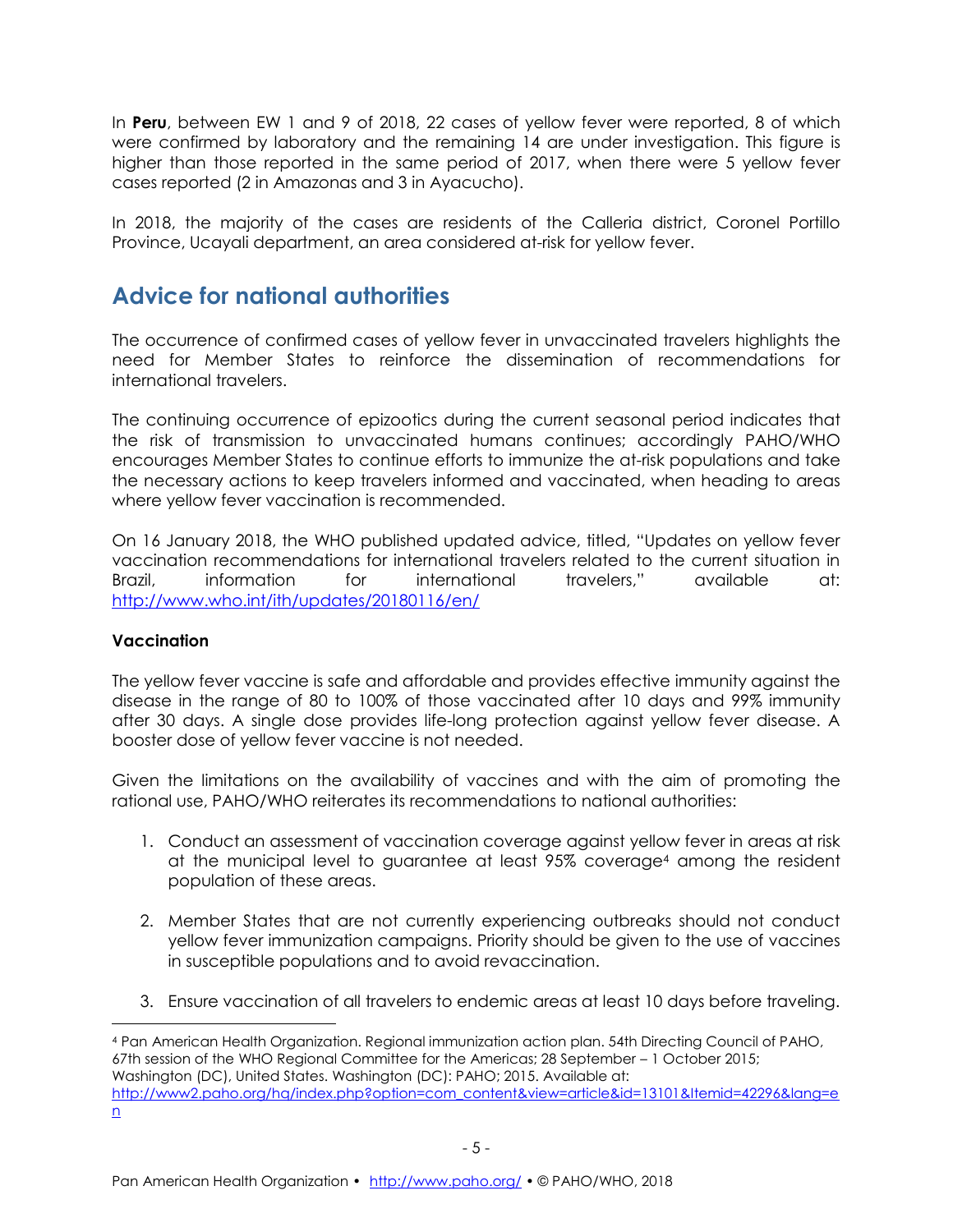- 4. Depending on vaccine availabilities, Member States should have a small stock that allows them to respond to outbreaks.
- 5. Postpone routine vaccination in children in non-endemic areas until sufficient vaccines are available. Once there is availability, catch-up campaigns should be conducted to complete vaccination schedules.

#### **Precautions**

It is recommended to individually assess the epidemiological risk of contracting disease when faced with the risk of an adverse event occurring in persons over 60 years who have not been previously vaccinated.

- The vaccine can be offered to individuals with asymptomatic HIV infection with CD4+ counts  $\geq$  200 cells / mm<sup>3</sup> requiring vaccination.
- Pregnant women should be vaccinated in emergency epidemiological situations and following the explicit recommendations of health authorities.
- Vaccination is recommended in nursing women who live in endemic areas, since the potential risk of transmitting the vaccine virus to the child is far lower than the benefits of breastfeeding.
- For pregnant or lactating women traveling to areas with yellow fever transmission, vaccination is recommended when travel cannot be postponed or avoided. They should receive advice on the potential benefits and risks of vaccination to make an informed decision. The benefits of breastfeeding are superior to those of other nutritional alternatives.

The following people are usually excluded from yellow fever vaccination:

- Immunocompromised individuals (Including those with thymus disorders, symptomatic HIV, malignant neoplasms under treatment, and those that are receiving or have received immunosuppressive or immunomodulatory treatments, recent transplants, and current or recent radiation therapy).
- People with severe allergies to eggs and their derivatives.